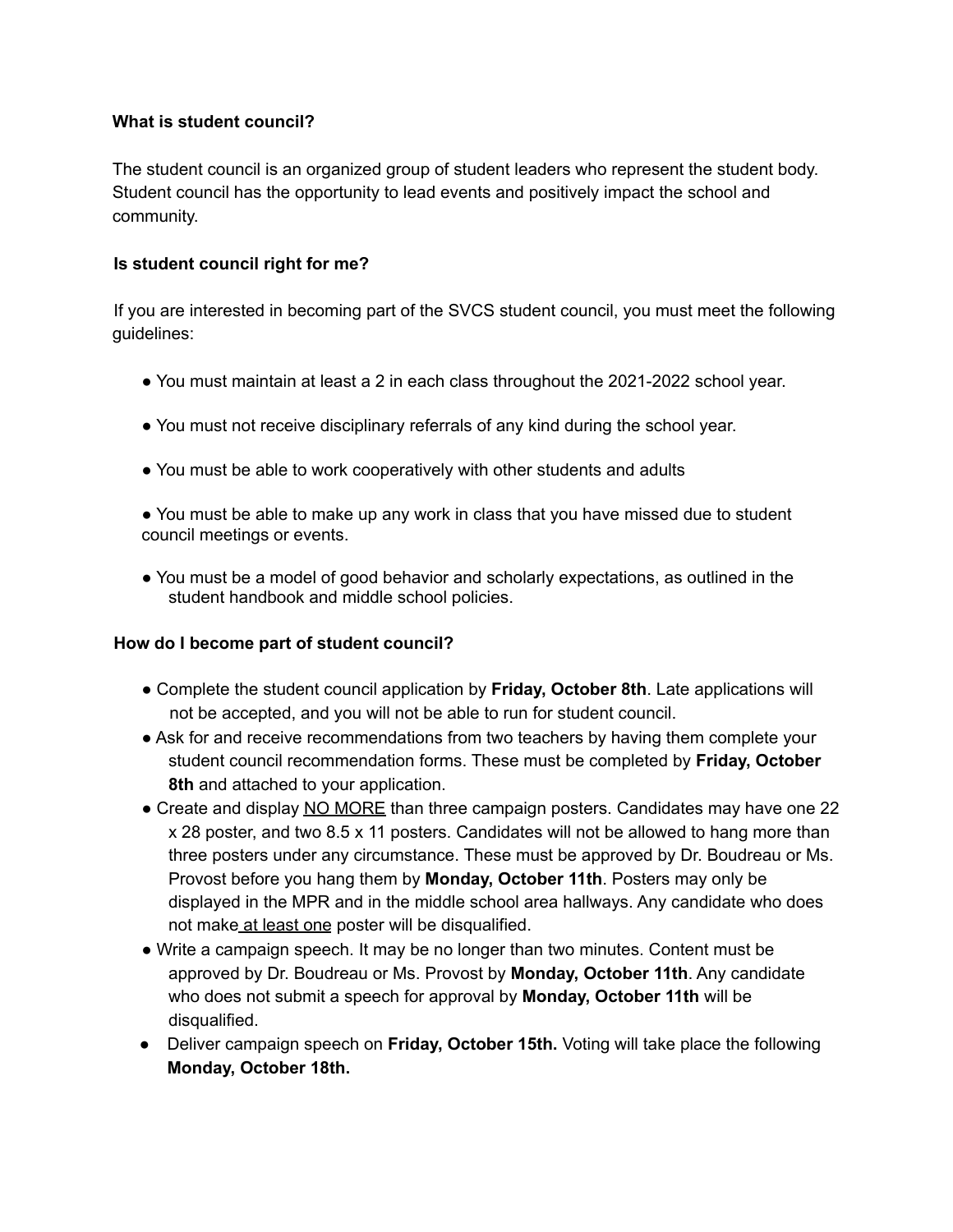# **Student Council Offices:**

## **President (7th - 8th grade)**

Lead all meetings Give assistance, guidance, and praise Act as a facilitator during discussions Maintain frequent contact with faculty and administration Work with advisors on all planning Participate in student council sponsored activities/events Lead morning announcements

### **Vice President**: **(6-8th grade)**

Work closely with President Assume President's duties when needed Work with President and Treasurer in preparing calendar and budget Work with advisors on all planning Assist the President in preparing meeting agendas Participate in student council sponsored activities/events Lead morning announcements if President is absent

#### **Treasurer: (6th-8th grade)**

Oversee council expenses and revenues Maintain an accurate and detailed financial record Share budget records with advisors Work with President and Vice President in preparing calendar and budget Participate in student council sponsored activities/events

#### **Secretary: (6th-8th grade)**

Keep minutes for all student council meetings Maintain the calendar set forth by President and Vice President Share calendar and minutes with advisors Participate in student council sponsored activities/events

## **Class Representative [one per each grade] (4th-8th grade)**

Attend Student Council meetings Report back to class about student council sponsored activities/events Participate in student council sponsored activities/ events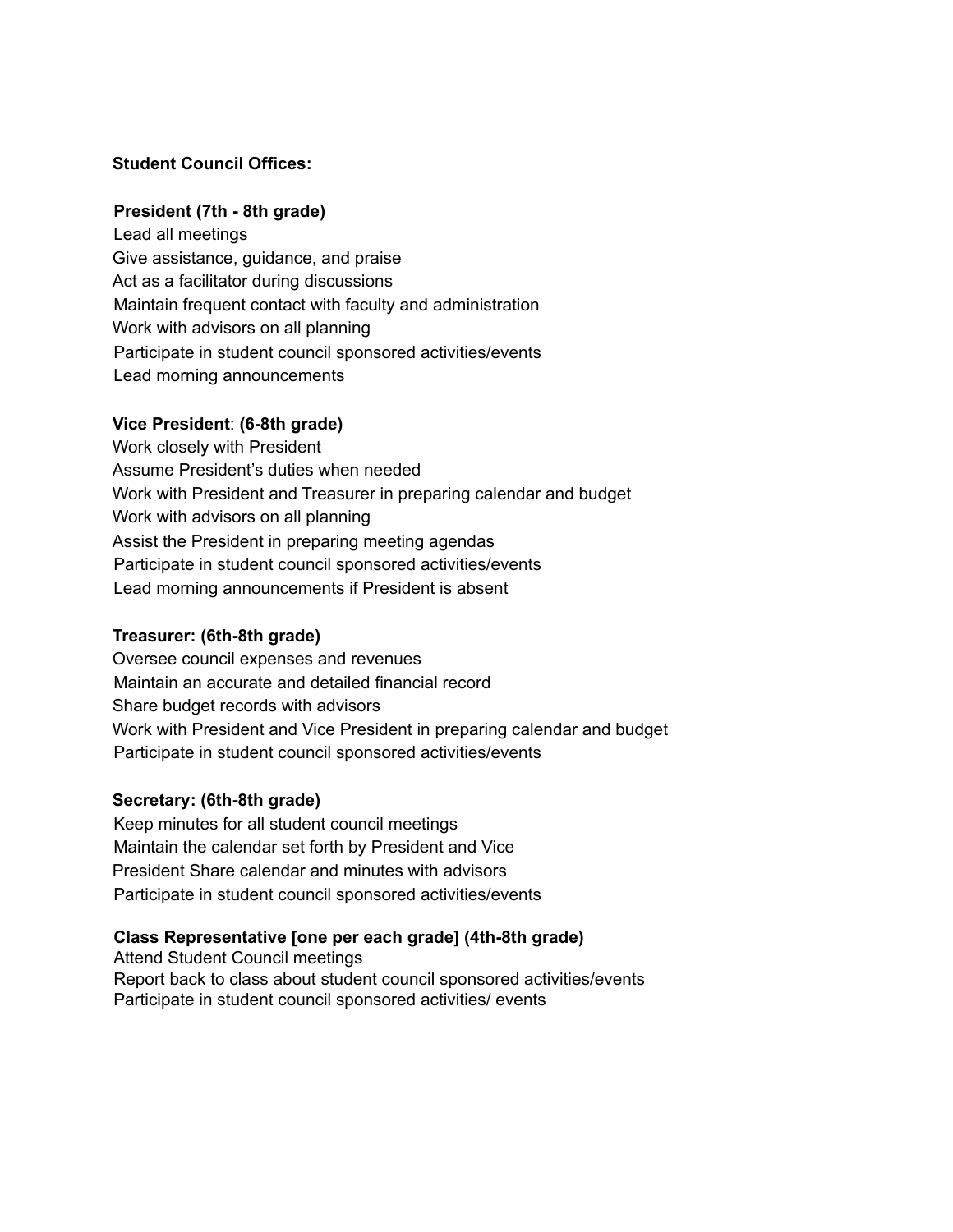# **Sacramento Valley Charter School Student Council Application**

Please complete this application and submit it by **Friday, October 8th**. You may give your application to Dr. Boudreau or Ms. Provost before or after school. No email copies will be accepted. Your application must be signed by both you and your parent/guardian. All applications must have at least two teacher/faculty recommendations. **Incomplete or late applications will not be accepted or considered.**

Student name: \_\_\_\_\_\_\_\_\_\_\_\_\_\_\_\_\_\_\_\_\_\_\_\_\_\_\_\_\_\_\_\_\_\_\_\_\_\_\_\_\_\_\_\_\_\_\_\_\_\_\_\_\_\_\_\_\_\_\_

Desired position: **with a set of the set of the set of the set of the set of the set of the set of the set of the set of the set of the set of the set of the set of the set of the set of the set of the set of the set of th** 

\_\_\_\_\_\_\_\_\_\_\_\_\_\_\_\_\_\_\_\_\_\_\_\_\_\_\_\_\_\_\_\_\_\_\_\_\_\_\_\_\_\_\_\_\_\_\_\_\_\_\_\_\_\_\_\_\_\_\_\_\_\_\_\_\_\_\_\_\_\_\_\_\_\_\_\_

\_\_\_\_\_\_\_\_\_\_\_\_\_\_\_\_\_\_\_\_\_\_\_\_\_\_\_\_\_\_\_\_\_\_\_\_\_\_\_\_\_\_\_\_\_\_\_\_\_\_\_\_\_\_\_\_\_\_\_\_\_\_\_\_\_\_\_\_\_\_\_\_\_\_\_\_

\_\_\_\_\_\_\_\_\_\_\_\_\_\_\_\_\_\_\_\_\_\_\_\_\_\_\_\_\_\_\_\_\_\_\_\_\_\_\_\_\_\_\_\_\_\_\_\_\_\_\_\_\_\_\_\_\_\_\_\_\_\_\_\_\_\_\_\_\_\_\_\_\_\_\_\_

\_\_\_\_\_\_\_\_\_\_\_\_\_\_\_\_\_\_\_\_\_\_\_\_\_\_\_\_\_\_\_\_\_\_\_\_\_\_\_\_\_\_\_\_\_\_\_\_\_\_\_\_\_\_\_\_\_\_\_\_\_\_\_\_\_\_\_\_\_\_\_\_\_\_\_\_

\_\_\_\_\_\_\_\_\_\_\_\_\_\_\_\_\_\_\_\_\_\_\_\_\_\_\_\_\_\_\_\_\_\_\_\_\_\_\_\_\_\_\_\_\_\_\_\_\_\_\_\_\_\_\_\_\_\_\_\_\_\_\_\_\_\_\_\_\_\_\_\_\_\_\_\_

**Part A:** Answer the following questions completely. You may attach additional paper if necessary.

1. Why would you like to be a member of the SVCS student council?

2. What ideas do you have to improve our school? For example, do you have any ideas related to student activities, technology use, student collaboration, or lunch procedures?

\_\_\_\_\_\_\_\_\_\_\_\_\_\_\_\_\_\_\_\_\_\_\_\_\_\_\_\_\_\_\_\_\_\_\_\_\_\_\_\_\_\_\_\_\_\_\_\_\_\_\_\_\_\_\_\_\_\_\_\_\_\_\_\_\_\_\_\_\_\_\_\_\_\_\_\_

\_\_\_\_\_\_\_\_\_\_\_\_\_\_\_\_\_\_\_\_\_\_\_\_\_\_\_\_\_\_\_\_\_\_\_\_\_\_\_\_\_\_\_\_\_\_\_\_\_\_\_\_\_\_\_\_\_\_\_\_\_\_\_\_\_\_\_\_\_\_\_\_\_\_\_\_

\_\_\_\_\_\_\_\_\_\_\_\_\_\_\_\_\_\_\_\_\_\_\_\_\_\_\_\_\_\_\_\_\_\_\_\_\_\_\_\_\_\_\_\_\_\_\_\_\_\_\_\_\_\_\_\_\_\_\_\_\_\_\_\_\_\_\_\_\_\_\_\_\_\_\_\_

\_\_\_\_\_\_\_\_\_\_\_\_\_\_\_\_\_\_\_\_\_\_\_\_\_\_\_\_\_\_\_\_\_\_\_\_\_\_\_\_\_\_\_\_\_\_\_\_\_\_\_\_\_\_\_\_\_\_\_\_\_\_\_\_\_\_\_\_\_\_\_\_\_\_\_\_

\_\_\_\_\_\_\_\_\_\_\_\_\_\_\_\_\_\_\_\_\_\_\_\_\_\_\_\_\_\_\_\_\_\_\_\_\_\_\_\_\_\_\_\_\_\_\_\_\_\_\_\_\_\_\_\_\_\_\_\_\_\_\_\_\_\_\_\_\_\_\_\_\_\_\_\_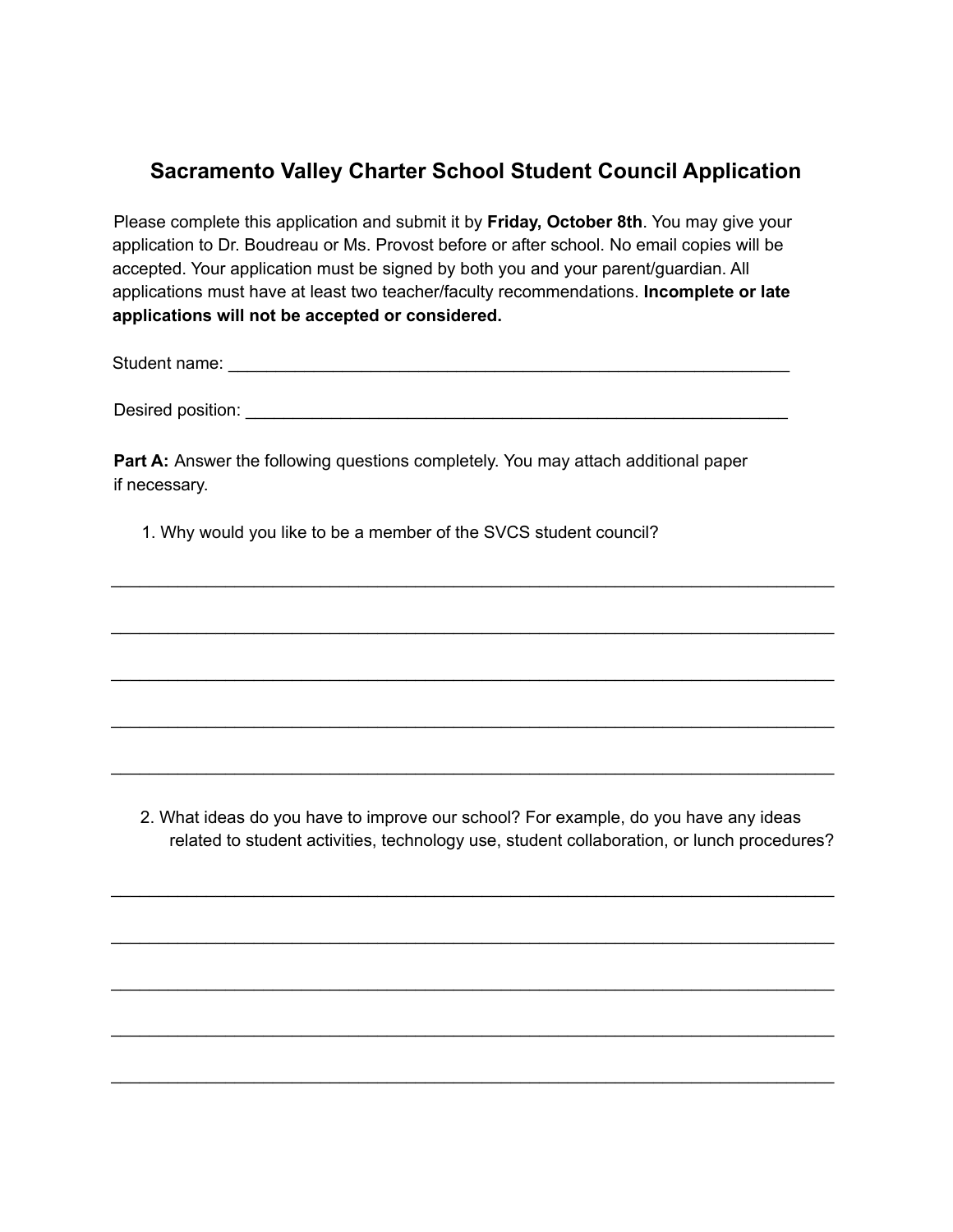3. What is your personal definition of a leader? Explain how you represent your definition.

4. How do you respond when people don't agree with your ideas?

5. Student council raises money every year to benefit the school. Explain how you would like to use the money and why.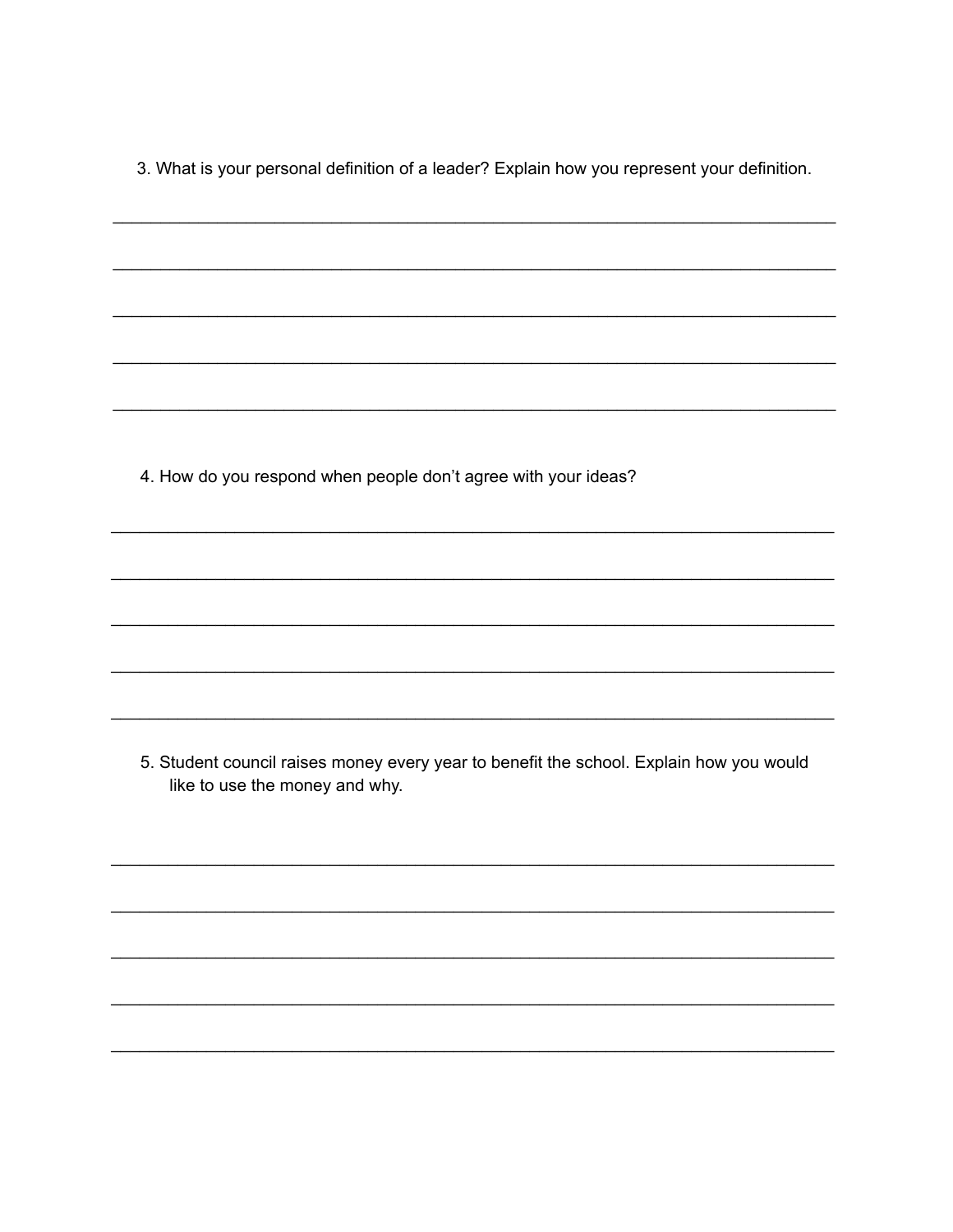## **Part B:**

Read the following statements carefully and then sign this application. Then, have your parent or guardian read these statements and sign your application.

1. I understand that I must maintain at least a 2 average in all my classes at all times.

2. I understand that I am expected to attend all Student Council meetings and if absent check in with Dr. Boudreau or Ms. Provost the next day I am back in school.

3. I understand that as a member of Student Council I am ALWAYS representing SVCS, and that I will be required to demonstrate responsibility and leadership in all areas of my school life.

4. I understand that as a Student Council Officer, I will be held to a high standard. Any disciplinary infractions may result in my dismissal from Student Council.

5. I agree to participate in Student Council activities, events, and meetings. I have read and understand the above statements. I agree to act accordingly.

| <b>Student Signature:</b> | Date: |  |
|---------------------------|-------|--|
|---------------------------|-------|--|

I have read and understand the above statements. I give approval for my son/daughter to participate in SVCS Student Council

Parent/Guardian Signature: \_\_\_\_\_\_\_\_\_\_\_\_\_\_\_\_\_\_\_\_\_\_\_\_\_\_\_\_\_\_\_ Date: \_\_\_\_\_\_\_\_\_\_\_\_

THIS APPLICATION AND TWO TEACHER and/or FACULTY RECOMMENDATIONS SHEET MUST BE SUBMITTED NO LATER THAN **Friday, October 8th**. TURN IN TO DR. BOUDREAU OR MS. PROVOST. THERE WILL BE NO LATE EXCEPTIONS.